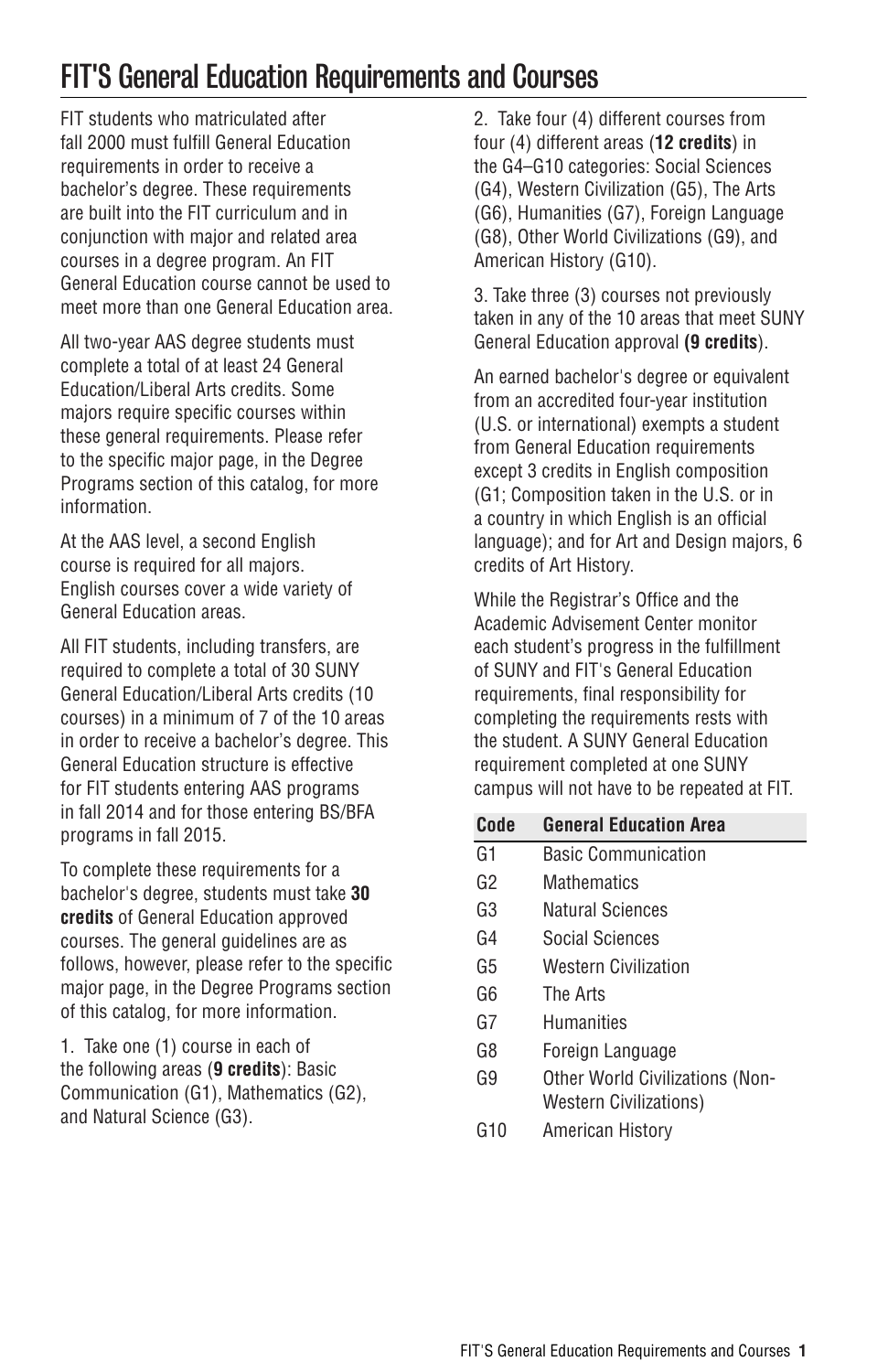# APPROVED GENERAL EDUCATION COURSES

The following FIT courses have been certified by SUNY as meeting specific General Education student-learning outcomes and have been approved to meet General Education requirements. Additional courses will be added to this list as they are developed.

**G1 Basic Communication** Students produce coherent texts within common college-level written forms; demonstrate the ability to revise and improve such texts; research a topic, develop an argument, and organize supporting details; develop proficiency in oral discourse; and evaluate an oral presentation according to established criteria.

| EN 121 English Composition                                       | 3 |
|------------------------------------------------------------------|---|
| EN 142 Composition and Rhetoric (Honors)                         | 3 |
| EN 241 Professional Speech Communication                         | 3 |
| EN 242 Public Speaking                                           | 3 |
| EN 343 Advanced Public Speaking                                  | 3 |
| EN 362 Creative Nonfiction (Honors)                              | 3 |
| ES 129 College Composition for Non-Native<br>Speakers of English | 3 |

**G2 Mathematics** Students will demonstrate the ability to interpret and draw inferences from mathematical models such as formulas, graphs, tables, and schematics; represent mathematical information symbolically, visually, numerically, and verbally; employ quantitative methods such as arithmetic, algebra, geometry, or statistics to solve problems; estimate and check mathematical results for reasonableness; and recognize the limits of mathematical and statistical methods.

| MA 142 Geometry and the Art of Design (formerly<br>MA 242) | 3 |
|------------------------------------------------------------|---|
| MA 153 Programming and Mobile Apps                         | 3 |
| MA 161 Mathematical Ideas                                  | 3 |
| MA 200 A Visual Approach to Numbers                        | 3 |
| <b>MA 213 Quantitative Methods</b>                         | 3 |
| <b>MA 222 Statistical Analysis</b>                         | 3 |
| MA 231 Precalculus (formerly MA 131)                       | 3 |
| MA 241 Topics in Probability and Geometry                  | 3 |
| MA 300 The Mathematics of Financial Life<br>Management     | 3 |
| MA 301 Graph Theory (Honors)                               | 3 |
| MA 311 Mathematical Modeling for Business<br>Applications  | 3 |

|  |  | MA 321 Data Analysis for Business Applications                                           | 3 |
|--|--|------------------------------------------------------------------------------------------|---|
|  |  | MA 322 Statistics, Machine Learning, and Data<br>Mining                                  | 3 |
|  |  | MA 331 Calculus                                                                          | 3 |
|  |  | MA 361 Number Theory                                                                     | 3 |
|  |  | MA 391 Mathematics of the Ancient World in Its<br>Cultural and Historic Context (Honors) | 3 |
|  |  | MA 392 The Mathematics of Personal Finance<br>(Honors)                                   | 3 |

**G3 Natural Sciences** Students demonstrate an understanding of the methods scientists use to explore natural phenomena, including observation, hypothesis development, measurement and data collection, experimentation, evaluation of evidence, and employment of mathematical analysis; and application of scientific data, concepts, and models in one of the natural sciences.

|                | JD 148 The Science of Jewelry (Interdisciplinary)                                 | 3   |
|----------------|-----------------------------------------------------------------------------------|-----|
|                | SC 101 Biodesign: Innovation at the Intersection<br>of Science and Design         | 3   |
|                | SC 102 Climate Change                                                             | 3   |
|                | SC 111 Introduction to the Physical Sciences                                      | 3   |
|                | SC 112 Earth Science                                                              | 3.5 |
|                | SC 121 Introduction to Biological Science                                         | 3   |
|                | SC 122 Field Biology                                                              | 3   |
|                | SC 132 Color Science for Photography                                              | 3   |
| SC.<br>145/045 | Introduction to Chemistry of Our Lives                                            | 3   |
| <b>SC</b>      | Basic Chemistry for Cosmetics and<br>146/046 Fragrances                           | 3   |
|                | SC 147 The Forensics of Fiber Analysis                                            | 3   |
|                | SC 148 The Science of Jewelry (Interdisciplinary)                                 | 3   |
|                | SC 149 Chemistry for Cosmetics and Fragrances                                     | 3   |
|                | SC 201 Plants, Pollinators, and People                                            | 3   |
|                | SC 202 The True Cost: A Product's Life Cycle and<br>the Science of Sustainability | 3   |
|                | SC 203 Disease Ecology in a Changing World                                        | 3   |
|                | SC 245 Chemistry of the Everyday World                                            | 3   |
|                | SC 253 Ecology and Environmental Problems                                         | 3   |
|                | SC 326 Human Nutrition                                                            | 3   |
|                | SC 332 Color and Light                                                            | 3   |
|                | SC 032 Color Science Laboratory                                                   | 1   |
|                | SC 391 Crime Scene Chemistry (Honors)                                             | 4   |
|                |                                                                                   |     |

**G4 Social Sciences** Students demonstrate an understanding of the methods social scientists use to explore social phenomena, including observation, hypothesis development, measurement and data collection, experimentation, evaluation of evidence, and employment of mathematical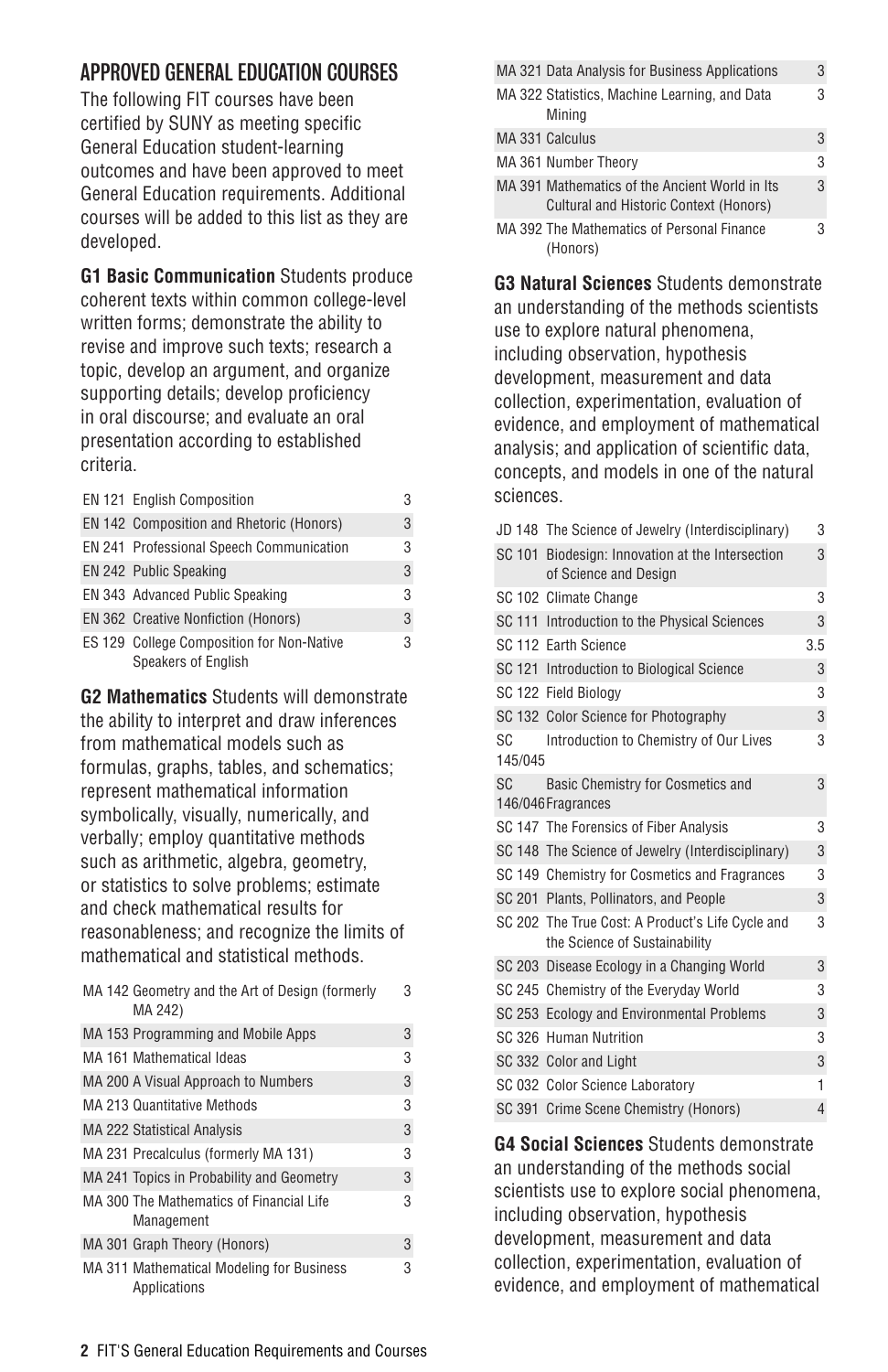and interpretive analysis. They also demonstrate knowledge of major concepts, models, and issues of at least one discipline in the social sciences.

|               | HA 330 Approaches to Fashion Theory<br>(Interdisciplinary)               | 3 |
|---------------|--------------------------------------------------------------------------|---|
| HI 210        | Sales and Service in World History                                       | 3 |
|               | HI 280A Special Topic: Crime, Police, and Prisons<br>in American History | 3 |
| PL 330        | Approaches to Fashion Theory                                             | 3 |
|               | SS 100 Economics for Fashion Creators                                    | 3 |
| SS 101        | <b>Mathematical Economics</b>                                            | 3 |
| SS 102        | Economics of the Global Theme Park<br>Industry                           | 3 |
| SS 131        | General Psychology                                                       | 3 |
| SS 141        | Macroeconomics                                                           | 3 |
| <b>SS 151</b> | <b>Global Power and Politics</b>                                         | 3 |
| SS 171        | <b>Introductory Sociology</b>                                            | 3 |
| <b>SS 200</b> | <b>Personal Finance</b>                                                  | 3 |
| SS 201        | Contemporary Issues in Economics                                         | 3 |
| <b>SS 204</b> | <b>Economic Growth</b>                                                   | 3 |
| SS 206        | Psychology of Consumer Behavior                                          | 3 |
|               | SS 231 Personality                                                       | 3 |
| SS 232        | Developmental Psychology                                                 | 3 |
| <b>SS 237</b> | Industrial Psychology                                                    | 3 |
| SS 242        | Microeconomics                                                           | 3 |
|               | SS 244 Fashion Economics                                                 | 3 |
|               | SS 251 American Government and Politics                                  | 3 |
| SS 272        | Sex Roles, Marriage, and Family in<br>Transition                         | 3 |
|               | SS 275 Sociology of Race and Ethnic Relations                            | 3 |
|               | SS 300 Sociology of Everyday Life                                        | 3 |
| SS 301        | Luxury: A Socio-Cultural Perspective                                     | 3 |
|               | SS 302 Economics of Energy and Fossil Fuels                              | 3 |
|               | SS 303 LGBTQ in Society: A Global Perspective                            | 3 |
| <b>SS 306</b> | Kimono and Fashion: A Socio-Cultural<br>Perspective                      | 3 |
|               | SS 307 Emotions in Society                                               | 3 |
|               | SS 309 Tattoos and Body Modification                                     | 3 |
| SS 311        | Environmental Psychology                                                 | 3 |
|               | SS 312 Sensation & Perception                                            | 3 |
| SS 313        | Cultural Awareness, Design<br>Responsibility, and the Law                | 3 |
|               | SS 334 The Psychology of Color                                           | 3 |
|               | SS 335 Abnormal Psychology                                               | 3 |
|               | SS 336 Psychology for Sustainability                                     | 3 |
| SS 337        | Crime in the Global, Digital Society<br>(Honors)                         | 3 |
|               | SS 338 Happiness & Human Flourishing<br>(Honors)                         | 3 |
| SS 339        | Introduction to Development Economics<br>(Honors)                        | 3 |
|               | SS 343 Labor Economics                                                   | 3 |
|               |                                                                          |   |

|  | SS 345 Fundamentals of Finance for Fashion<br>Industries                            | 3 |
|--|-------------------------------------------------------------------------------------|---|
|  | SS 352 Contemporary Western Europe                                                  | 3 |
|  | SS 353 Latin America Todav                                                          | 3 |
|  | SS 354 Comparative Political Systems                                                | 3 |
|  | SS 374 Cross-Cultural Studies                                                       | 3 |
|  | SS 376 Clothing and Society                                                         | 3 |
|  | SS 378 Asian Global Popular Culture                                                 | 3 |
|  | SS 379 Sociology of the Digital Era                                                 | 3 |
|  | SS 385 Social Psychology                                                            | 3 |
|  | SS 386 Youth Subculture, Identity, and Fashion:<br>A Sociological Perspective       | 3 |
|  | SS 392 Psychopathology and Modern Life<br>(Honors)                                  | 3 |
|  | SS 393 Politics in the Middle East (Honors)                                         | 3 |
|  | SS 394 Global Financial Markets (Honors)                                            | 3 |
|  | SS 395 International Conflict in the 21st Century<br>(Honors)                       | 3 |
|  | SS 396 Social Experiments: Answering the<br>Questions of Social Psychology (Honors) | 3 |
|  | SS 442 Environmental Economics and Policy                                           | 3 |
|  | SS 443 International Economics                                                      | 3 |
|  | SS 445 Money and Banking                                                            | 3 |
|  | SS 446 Economies of Latin America                                                   | 3 |

#### **G5 Western Civilization** Students

demonstrate knowledge of the development of the distinctive features of the history, institutions, economy, society, culture, etc., of Western civilization and relate the development of Western civilization to that of other regions of the world. In addition to broad survey courses, courses more specialized in chronology or theme may count for the requirement if they focus on a foundationally important aspect of Western Civilization and place it in a broader cultural perspective.

|  |        | EN 392 Greek Myths and Their Transformations<br>(Honors)                                         | 3 |
|--|--------|--------------------------------------------------------------------------------------------------|---|
|  |        | HA 111 History of Western Art and Civilization:<br>Ancient Prehistory Through the Middle<br>Aaes | 3 |
|  |        | HA 112 History of Western Art and Civilization:<br><b>Renaissance to the Modern Era</b>          | 3 |
|  |        | HA 213 Rome: A Cultural History in Painting,<br>Sculpture, and Architecture                      | 3 |
|  |        | HA 311 Medieval Art                                                                              | 3 |
|  |        | HA 396 Art and Patronage in the Italian<br>Renaissance (Honors)                                  | 3 |
|  |        | HI 200 Queer Work: A Research Seminar in<br><b>LGBTQ Business and Labor History</b>              | 3 |
|  | HI 201 | <b>Classics in African American History</b>                                                      | 3 |
|  | HI 210 | Sales and Service in World History                                                               | 3 |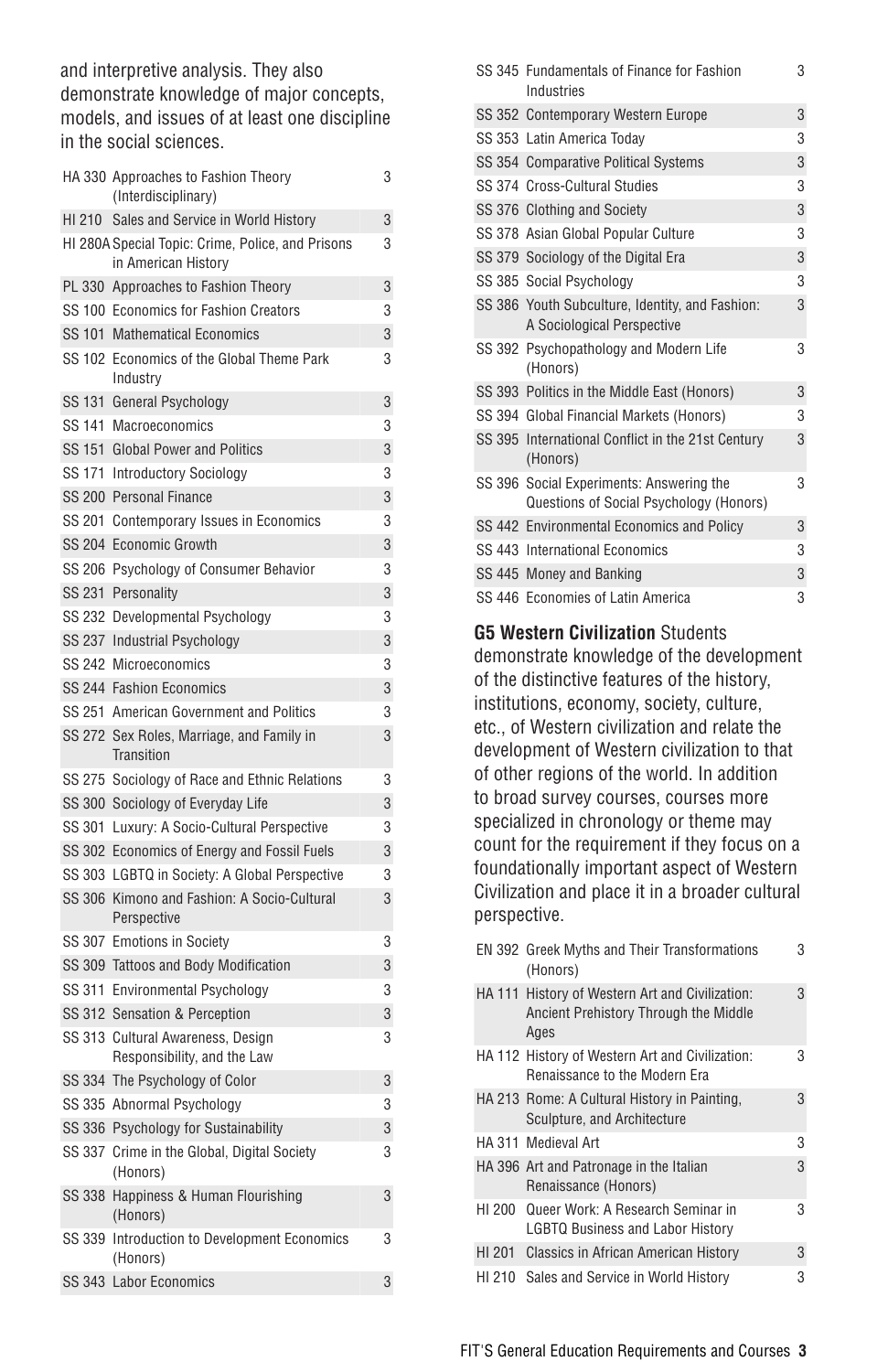|  | HI 395 | Big Ideas in History: Smith, Darwin,<br>Marx, Freud (Honors)                 | 3 |
|--|--------|------------------------------------------------------------------------------|---|
|  |        | MC 200 Mediterranean Crossings: Migration,<br>Integration, and Social Unrest | 3 |
|  |        | MC 202 Rome: The Making and Unmaking of the<br><b>Eternal City</b>           | 3 |
|  |        | MC 208 Paris: Imagined and Real                                              | 3 |
|  |        | MC 302 Faire La Cuisine: French Food and<br>Identity                         | 3 |
|  |        | MC 345 Food for Thought: Gastronomy in Italian<br>Literature and Culture     | 3 |
|  |        | PL 201 Introduction to Political Philosophy                                  | 3 |
|  |        | PL 391 Ancient Greek Philosophy (Honors)                                     | 3 |
|  |        | PL 392 The Old and New Testaments in the<br>History of Ideas (Honors)        | 3 |
|  |        |                                                                              |   |

## **G6 The Arts** Students demonstrate an understanding of at least one principal form of artistic expression and the creative process inherent therein.

|        | EN 202 Women Write New York City                                                             | 3 |
|--------|----------------------------------------------------------------------------------------------|---|
|        | EN 251 Theater Arts                                                                          | 3 |
|        | EN 258 Introduction to Performance Studies                                                   | 3 |
|        | EN 266 Screenwriting I                                                                       | 3 |
|        | EN 280ASpecial Topics in English - Creativity:<br>Theory and Practice                        | 3 |
|        | EN 301 Imaginative Worlds                                                                    | 3 |
|        | EN 303 Writing Mystery and Crime Fiction                                                     | 3 |
|        | EN 304 Writing as Activism (Honors)                                                          | 3 |
|        | EN 324 Writing on The Arts                                                                   | 3 |
|        | EN 361 Creative Writing                                                                      | 3 |
|        | <b>EN 362 Creative Nonfiction</b>                                                            | 3 |
|        | EN 363 Fiction Writing                                                                       | 3 |
|        | EN 364 Poetry Writing                                                                        | 3 |
|        | EN 366 Screenwriting II                                                                      | 3 |
|        | EN 390 The Uncanny (Honors)                                                                  | 3 |
|        | EN 391 The Creative Imagination: Theory and<br>Process (Honors)                              | 3 |
|        | EN 399 The Craft of Writing Poetry (Honors)                                                  | 3 |
|        | EN 480/ Special Topics in English: Advanced<br>Creative Writing - Poetry and Hybrid<br>Forms | 3 |
| FA 204 | Images of the Mind: Introduction<br>to Chinese Calligraphic Art<br>(Interdisciplinary)       | 3 |
| FI 201 | Principles of Costume for Filmmakers                                                         | 3 |
| FI 202 | Mafia Movies: Crime and Corruption in<br>Italian Popular Culture                             | 3 |
| FI 220 | The Writers' Room: What Makes Great<br>Television?                                           | 3 |
| FI 231 | History of Documentary Film                                                                  | 3 |
| FI 234 | Film Genres: Horror                                                                          | 3 |
| FI 241 | History of Russian and Soviet Cinema                                                         | 3 |
| FI 246 | Italian Cinema                                                                               | 3 |
| FI 256 | Screenwriting I                                                                              | 3 |

| FI 300 | Digital Storytelling: Creating A Web<br><b>Series</b>                                                | 3 |
|--------|------------------------------------------------------------------------------------------------------|---|
|        | FI 323 Sexuality in Cinema                                                                           | 3 |
| FI 333 | Film Genres: Animation                                                                               | 3 |
| FI 335 | Film Genres: Melodrama                                                                               | 3 |
| FI 356 | Screenwriting II                                                                                     | 3 |
|        | FI 400 Screenwriting III                                                                             | 3 |
|        | HA 114 Prehistoric Art                                                                               | 3 |
|        | HA 203 History of Decorative Arts: Jewelry and<br>Metalwork                                          | 3 |
|        | HA 207 Art and Architecture in Venice                                                                | 3 |
|        | HA 208 Earth Matters: Art & Environment in<br>Ancient Egypt and Western Asia                         | 3 |
|        | HA 210 Devotional Art and Dance of the<br>Indian Sub-Continent and West Asia<br>(Interdisciplinary)  | 3 |
|        | HA 213 Rome: A Cultural History in Painting,<br>Sculpture, and Architecture                          | 3 |
|        | HA 214 Art In New York                                                                               | 3 |
|        | HA 233 Contemporary Global Fashion                                                                   | 3 |
|        | HA 235 Art, Technology and Empire in the<br>Ancient World: Greece and Persia                         | 3 |
|        | HA 237 Global Fashion: Ancient Origins to<br><b>Modern Styles</b>                                    | 3 |
|        | HA 238 Art and Design in Morocco                                                                     | 3 |
|        | HA 239 The History of African Textiles and<br>Fashion                                                | 3 |
|        | HA 240 Modern and Contemporary Korean Art                                                            | 3 |
|        | HA 244 Art and Architecture in Paris                                                                 | 3 |
|        | HA 251 Film Genres: Horror                                                                           | 3 |
|        | HA 252 History of Russian and Soviet Film                                                            | 3 |
|        | HA 303 Tradition and Innovation in Asian Art and<br>Design                                           | 3 |
|        | HA 308 Goddesses, Women, Power and<br>Patronage in the Ancient World (Honors)                        | 3 |
|        | HA 309 History of Business in the Visual Arts:<br>1800-2000 (Honors)                                 | 3 |
|        | HA 319 Art History and Conservation                                                                  | 3 |
|        | HA 320 Animals, Architecture, and Aesthetics                                                         | 3 |
|        | HA 333 Contemporary Photography and New<br>Media                                                     | 3 |
|        | HA 346 Twentieth-Century Fashion and Art                                                             | 3 |
|        | HA 348 History of the Modern Printed Image                                                           | 3 |
|        | HA 381 The Word and the Page: A History of<br>Writing and Books (Honors)                             | 3 |
|        | HA 394 History of New York Architecture<br>(Honors)                                                  | 3 |
|        | HP 231 America at Home: Product Styles from<br>1900 to Contemporary                                  | 3 |
|        | MC 201 Mafia Movies: Crime and Corruption in<br>Italian Popular Culture                              | 3 |
|        | MC 203 Gender as Performance: Representation<br>of Masculinities in Latin American/Latinx<br>Theatre | 3 |
|        |                                                                                                      |   |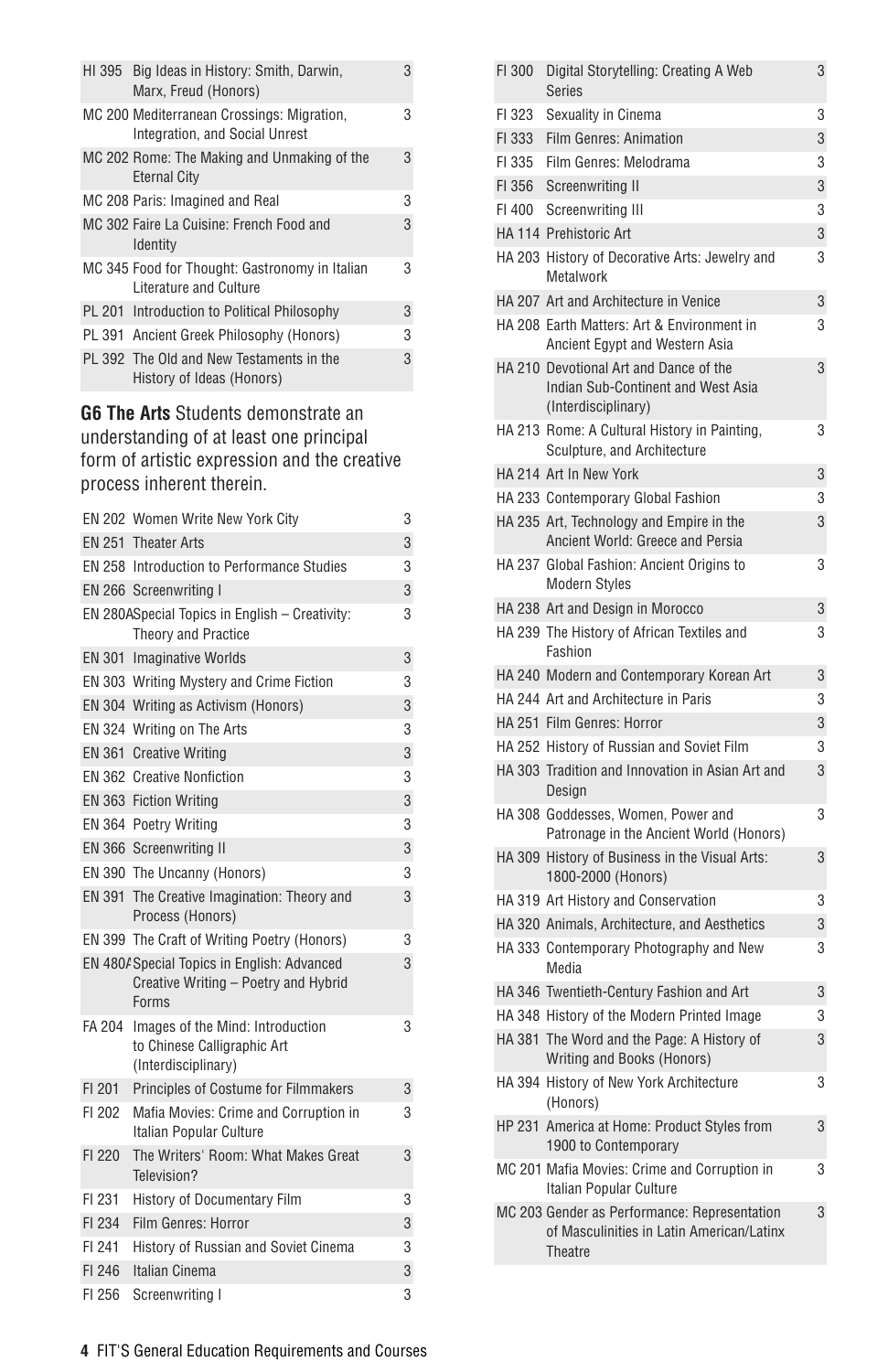|        | MC 204 Images of the Mind: Introduction<br>to Chinese Calligraphic Art<br>(Interdisciplinary)       | 3              |
|--------|-----------------------------------------------------------------------------------------------------|----------------|
|        | MC 331 Film Genres: Melodrama                                                                       | 3              |
|        | MC 251 Italian Cinema                                                                               | 3              |
|        | MU 202 Latin American and Carribbean Music                                                          | 3              |
|        | MU 203 Survey of American Music                                                                     | 3              |
|        | MU 391 Masterpieces of Music in the European<br><b>Classical Tradition (Honors)</b>                 | 3              |
|        | PE 100 Introduction to Dance Movement Therapy                                                       | 3              |
|        | PE 200 Performance Workshop                                                                         | $\overline{2}$ |
|        | PE 210 Devotional Art and Dance of the<br>Indian Sub-Continent and West Asia<br>(Interdisciplinary) | 3              |
|        | PE 215 Seeing Dance Live                                                                            | 3              |
| PE 216 | History of Ballet and Modern Dance                                                                  | 3              |
|        | PE 217 Popular Urban Dance Past and Present                                                         | 3              |
| PE 281 | Modern Dance Theory and Practice                                                                    | 3              |
|        | PH 254 Ecology and Photography: Sustainable<br>New York (Interdisciplinary)                         | 3              |
|        | SC 254 Ecology and Photography: Sustainable<br>New York (Interdisciplinary)                         | 3              |
|        | TD 141 Nature Studies                                                                               | 1.5            |
|        |                                                                                                     |                |

**G7 Humanities** Students demonstrate knowledge of the conventions and methods of at least one of the humanities in addition to those encompassed by other knowledge areas within the General Education requirements.

|               | EN 203 Your Digital Life: Online Literacies for a<br>Networked World                   | 3 |
|---------------|----------------------------------------------------------------------------------------|---|
|               | EN 204 Contemporary US Immigrant Literature:<br><b>Border Crossings and Migrations</b> | 3 |
|               | EN 230 Martial Arts Cinema and its Global Impact                                       | 3 |
|               | EN 231 Short Fiction                                                                   | 3 |
|               | EN 232 Perspectives on American Literature                                             | 3 |
| EN 233 Poetry |                                                                                        | 3 |
|               | EN 234 Gay and Lesbian Literature                                                      | 3 |
|               | EN 235 African-American Literature                                                     | 3 |
|               | EN 236 Major Writers of the Western World                                              | 3 |
|               | EN 238 Comedy                                                                          | 3 |
|               | FN 253 Dramatic Literature                                                             | 3 |
|               | EN 257 Major Movements in Chinese, Japanese,<br>and Korean Film                        | 3 |
|               | <b>EN 258 Introduction to Performance Studies</b>                                      | 3 |
|               | EN 271 Literature and History: The Development<br>of American Culture to 1865          | 3 |
|               | EN 272 Identity in America: History and<br>Literature, 1865 to Present                 | 3 |
|               | EN 273 Literature of India                                                             | 3 |
|               | EN 275 Literature of the Sixties                                                       | 3 |
|               | <b>EN 278 Science Fiction</b>                                                          | 3 |
|               | EN 279 Women's Writing: 1900 - Present                                                 | 3 |
|               |                                                                                        |   |

|        | EN 281 Chinese Cinema                                                  | 3 |
|--------|------------------------------------------------------------------------|---|
|        | EN 302 Gender and Nationalism in World Fiction<br>(Honors)             | 3 |
|        | EN 304 Writing as Activism (Honors)                                    | 3 |
|        | EN 305 Arab Women and the War Story (Honors)                           | 3 |
|        | EN 324 Writing on The Arts                                             | 3 |
|        | EN 325 Playwriting                                                     | 3 |
|        | EN 331 Introduction to Shakespeare                                     | 3 |
|        | EN 333 Modern Literature: The Spirit of the 20th<br>Century            | 3 |
|        | EN 334 The Novel                                                       | 3 |
|        | EN 335 Working Women in the United States:<br>1865 to Present          | 3 |
|        | EN 336 From Gothic to Horror: Literature of Fear                       | 3 |
|        | EN 337 Poetry in a Global Society                                      | 3 |
|        | EN 338 Introduction to Asian American History<br>and Literature        | 3 |
|        | EN 353 Theater of the Americas                                         | 3 |
|        | EN 371 Chinese Odyssey: Introduction to Chinese<br>Literature          | 3 |
|        | EN 373 The Graphic Novel                                               | 3 |
|        | EN 381 Asian Fiction: Regional Selections<br>(Honors)                  | 3 |
|        | EN 382 Contemporary Chinese Cinema (Honors)                            | 3 |
|        | EN 390 The Uncanny (Honors)                                            | 3 |
|        | EN 391 The Creative Imagination: Theory and<br>Process (Honors)        | 3 |
|        | EN 392 Greek Myths and Their Transformations<br>(Honors)               | 3 |
|        | EN 393 Shakespeare (Honors)                                            | 3 |
|        | EN 394 American Lives (Honors)                                         | 3 |
| FI 111 | Introduction to Film                                                   | 3 |
| FI 200 | Bollywood and the Making of India                                      | 3 |
| FI 202 | Mafia Movies: Crime and Corruption in<br>Italian Popular Culture       | 3 |
| FI 203 | African-American Film Culture                                          | 3 |
| FI 204 | Martial Arts Cinema and its Global Impact                              | 3 |
| FI 207 | Devouring the Screen: Food in Film                                     | 3 |
| FI 208 | Film Genres: Zombies, Viruses, and the<br>End of the World             | 3 |
| FI 209 | History of American Television                                         | 3 |
| FI 210 | Film Genres: Cult Cinema                                               | 3 |
| FI 211 | Inventing Places: Spatial Myths In<br>Brazilian Cinema                 | 3 |
| FI 221 | History of Film, Beginnings to 1959                                    | 3 |
| FI 222 | History of Film, 1960-Present                                          | 3 |
| FI 223 | Women Make Movies: A History of<br>Women's Filmmaking (G7: Humanities) | 3 |
| FI 224 | Avant-Garde Film                                                       | 3 |
| FI 225 | Latin American Cinema and Resistance                                   | 3 |
| FI 231 | History of Documentary Film                                            | 3 |
| FI 234 | Film Genres: Horror                                                    | 3 |
| FI 241 | History of Russian and Soviet Cinema                                   | 3 |
| FI 243 | <b>Television Genres</b>                                               | 3 |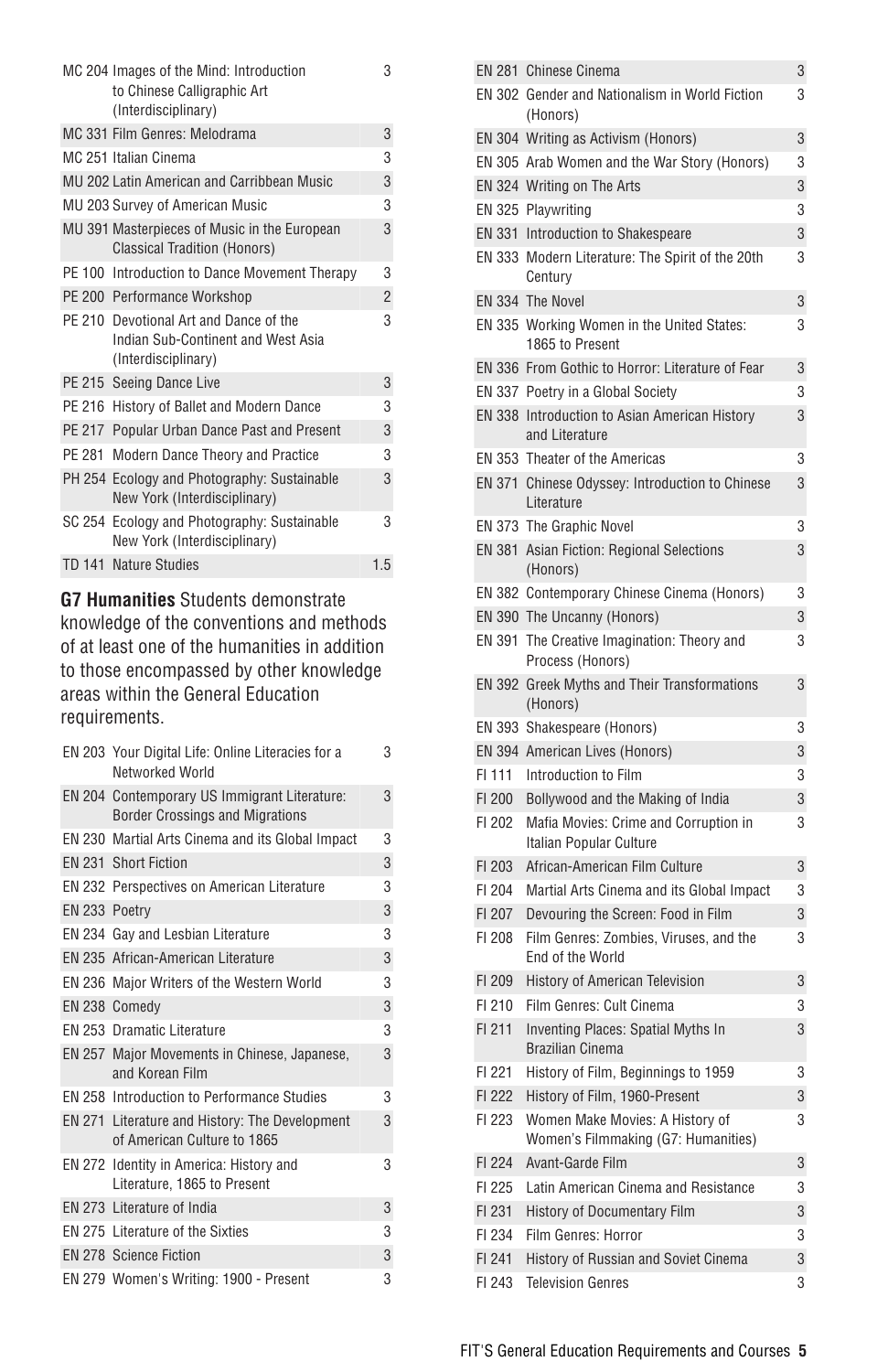| FI 244        | Major Movements in Chinese, Japanese<br>and Korean Film                                             | 3 |
|---------------|-----------------------------------------------------------------------------------------------------|---|
| FI 245        | <b>Chinese Cinema</b>                                                                               | 3 |
| FI 246        | Italian Cinema                                                                                      | 3 |
| FI 262        | Costume and Fashion in Film                                                                         | 3 |
| FI 272        | Introduction to Television Studies                                                                  | 3 |
| FI 273        | The Other Hollywood: Film in New York                                                               | 3 |
| FI 320        | Major Directors: Federico Fellini                                                                   | 3 |
| FI 321        | Film Theory and Criticism, An<br>Introduction                                                       | 3 |
| FI 322        | Major Directors: Alfred Hitchcock                                                                   | 3 |
| FI 324        | The Romantic Comedy                                                                                 | 3 |
| FI 325        | Major Directors: Akira Kurosawa                                                                     | 3 |
| FI 331        | Film Genres: Crime Stories                                                                          | 3 |
| FI 332        | The Science Fiction Film                                                                            | 3 |
| FI 333        | Film Genres: Animation                                                                              | 3 |
| FI 334        | Film Genres: Films of the Supernatural                                                              | 3 |
| FI 335        | Film Genres: Melodrama                                                                              | 3 |
| FI 341        | French Cinema                                                                                       | 3 |
| FI 342        | Contemporary Korean Cinema                                                                          | 3 |
| FI 343        | Contemporary Chinese Cinema (Honors)                                                                | 3 |
| <b>HA 111</b> | History of Western Art and Civilization:<br>Ancient Prehistory Through the Middle                   | 3 |
|               | Ages                                                                                                |   |
|               | HA 112 History of Western Art and Civilization:<br>Renaissance to the Modern Era                    | 3 |
|               | HA 114 Prehistoric Art                                                                              | 3 |
|               | HA 116 Indigenous Art of North America                                                              | 3 |
|               | HA 121 Cities and Civilizations: The Eastern<br>Mediterranean World, c. 3000 BCE-1000<br>CЕ         | 3 |
|               | HA 201 History of Fashion Photography                                                               | 3 |
|               | HA 202 Feminist Art Histories, Theories, and<br>Practices                                           | 3 |
|               | HA 203 History of Decorative Arts: Jewelry and<br>Metalwork                                         | 3 |
|               | HA 204 History of East Asian Costume                                                                | 3 |
|               | HA 205 Italian Art in Context                                                                       | 3 |
|               | HA 206 The Art, Architecture, and Archaeology of<br><b>Ancient Egypt</b>                            | 3 |
|               | HA 207 Art and Architecture in Venice                                                               | 3 |
|               | HA 208 Earth Matters: Art & Environment in<br>Ancient Egypt and Western Asia                        | 3 |
|               | HA 210 Devotional Art and Dance of the<br>Indian Sub-Continent and West Asia<br>(Interdisciplinary) | 3 |
|               | HA 211 Asian American Art and Design                                                                | 3 |
|               | HA 212 Renaissance Art in Florence                                                                  | 3 |
|               | HA 213 Rome: A Cultural History in Painting,<br>Sculpture, and Architecture                         | 3 |
|               | HA 214 Art In New York                                                                              | 3 |
|               | HA 215 History of Menswear                                                                          | 3 |
|               | HA 216 American Indian Art and Civilization                                                         | 3 |
|               | HA 217 History of Avant-Garde Film                                                                  | 3 |
|               | HA 218 Art and Myth in the Classical World                                                          | 3 |

| HA 220 History of Interior Design: The Modern<br>Interior as Space and Image  | 3 |
|-------------------------------------------------------------------------------|---|
| HA 221 East Asian Art and Civilization                                        | 3 |
| HA 223 African Art and Civilization                                           | 3 |
| HA 224 Mesoamerican Art and Civilization                                      | 3 |
| HA 225 Art and Civilization of India                                          | 3 |
| HA 226 Art and Civilization of the Islamic World                              | 3 |
| HA 228 Oceanic Art and Civilization                                           | 3 |
| HA 229 Korean Art and Civilization                                            | 3 |
| HA 230 Modern and Contemporary African Art                                    | 3 |
| HA 231 Modern Art                                                             | 3 |
| HA 232 Dada and Surrealism                                                    | 3 |
| HA 233 Contemporary Global Fashion                                            | 3 |
| HA 234 Warhol and Pop Art                                                     | 3 |
| HA 235 Art, Technology and Empire in the<br>Ancient World: Greece and Persia  | 3 |
| HA 236 Queering Art History and Western Visual<br>Culture                     | 3 |
| HA 237 Global Fashion: Ancient Origins to<br><b>Modern Styles</b>             | 3 |
| HA 238 Art and Design in Morocco                                              | 3 |
| HA 239 The History of African Textiles and<br>Fashion                         | 3 |
| HA 240 Modern and Contemporary Korean Art                                     | 3 |
| HA 241 History of Photojournalism                                             | 3 |
| HA 243 History of Photography                                                 | 3 |
| HA 244 Art and Architecture in Paris                                          | 3 |
| HA 245 Art of the United States                                               | 3 |
| HA 251 Film Genres: Horror                                                    | 3 |
| HA 252 History of Russian and Soviet Film                                     | 3 |
| HA 271 Japanese Art and Civilization                                          | 3 |
| <b>HA 272 Islamic Art and Mathematics</b><br>(Interdisciplinary)              | 3 |
| HA 300 Art and Architecture of the Venetian<br>Republic, c. 1100-1800         | 3 |
| HA 301 Fashion and Impressionism (Honors)                                     | 3 |
| HA 302 Baroque Splendor: Art and Culture in<br>Seventeenth-Century Europe     | 3 |
| HA 303 Tradition and Innovation in Asian Art and<br>Design                    | 3 |
| HA 304 Holocaust Representation in Art (Honors)                               | 3 |
| HA 305 History of 20th-Century Textile Design                                 | 3 |
| HA 306 Far From Home: Travel Narratives and Art<br>History (Honors)           | 3 |
| HA 308 Goddesses, Women, Power and<br>Patronage in the Ancient World (Honors) | 3 |
| HA 309 History of Business in the Visual Arts:<br>1800-2000 (Honors)          | 3 |
| HA 310 Global Contemporaries in the World of<br>Art                           | 3 |
| HA 311 Medieval Art                                                           | 3 |
| HA 314 History of American Art                                                | 3 |
| HA 316 The Bauhaus                                                            | 3 |
| HA 317 Italian Renaissance Art and Civilization                               | 3 |

HA 219 African American Art 3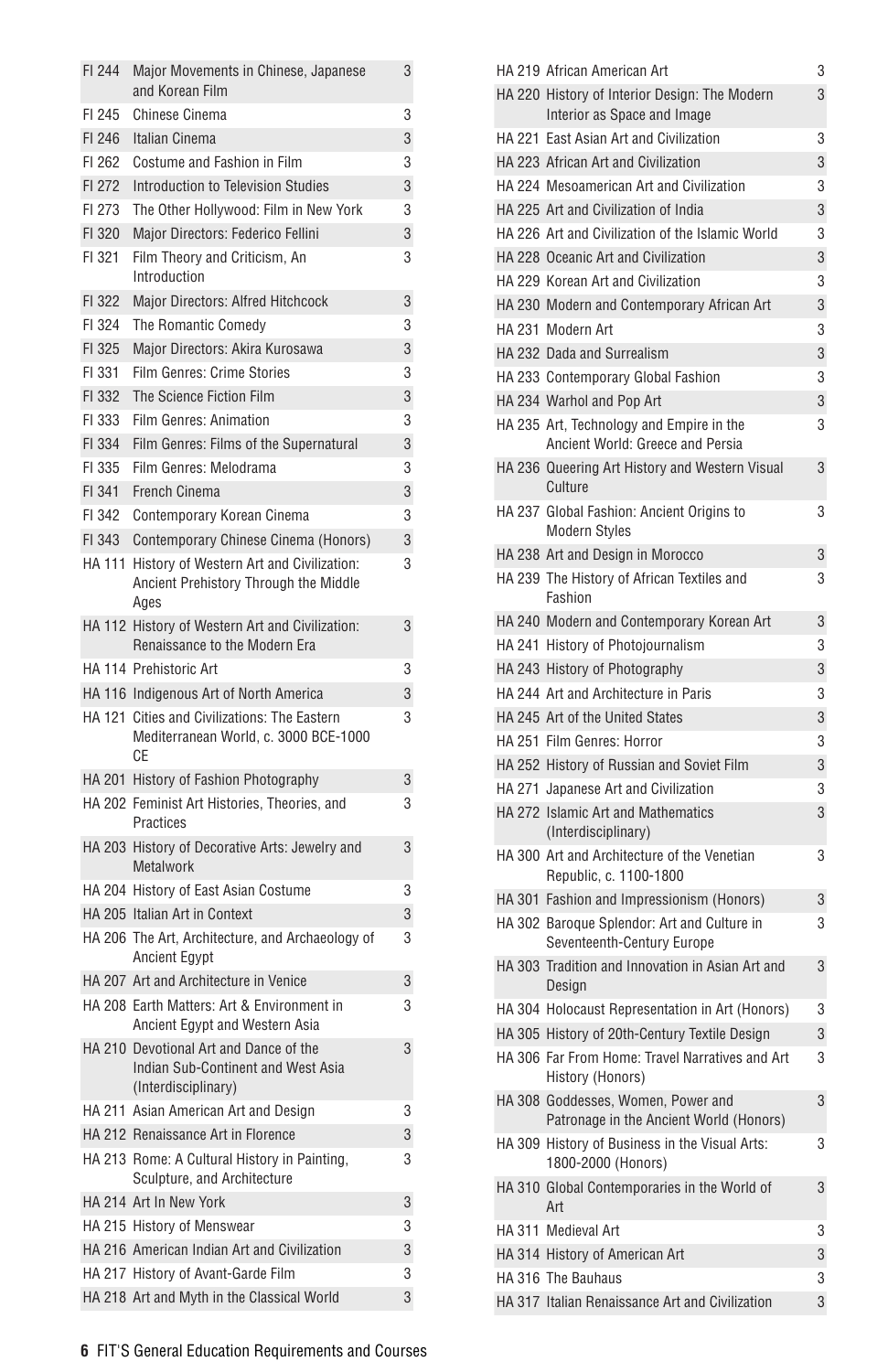|        | HA 318 Repositioning Ancient Egypt and<br>Rethinking Egyptology                                 | 3 |
|--------|-------------------------------------------------------------------------------------------------|---|
|        | HA 319 Art History and Conservation                                                             | 3 |
|        | HA 320 Animals, Architecture, and Aesthetics                                                    | 3 |
|        | HA 330 Approaches to Fashion Theory<br>(Interdisciplinary)                                      | 3 |
|        | HA 331 Contemporary Art and Culture: 1945 to<br>the Present                                     | 3 |
|        | HA 332 Modern Architecture                                                                      | 3 |
|        | HA 333 Contemporary Photography and New<br>Media                                                | 3 |
|        | HA 342 History of Textile Design                                                                | 3 |
|        | HA 344 History of Western Costume                                                               | 3 |
|        | HA 345 History of Industrial Design                                                             | 3 |
|        | HA 346 Twentieth-Century Fashion and Art                                                        | 3 |
|        | HA 347 Costume and Fashion in Film                                                              | 3 |
|        | HA 348 History of the Modern Printed Image                                                      | 3 |
|        | HA 381 The Word and the Page: A History of<br>Writing and Books (Honors)                        | 3 |
|        | HA 382 Beauty: The Human Ideal in Visual<br>Culture (Honors)                                    | 3 |
|        | HA 384 American Narratives in New York City<br>Museums (Honors)                                 | 3 |
|        | HA 385 Racism and Antiracism in Public Art<br>and Architecture of the United States<br>(Honors) | 3 |
|        | HA 392 The Art of Venice: Titian to Tiepolo<br>(Honors)                                         | 3 |
|        | HA 395 Studies in American Indian Art and<br>Culture (Honors)                                   | 3 |
|        | HA 396 Art and Patronage in the Italian<br>Renaissance (Honors)                                 | 3 |
|        | HA 397 Studies in Maya Art and Culture (Honors)                                                 | 3 |
|        | HA 411 Western Theories of Art                                                                  | 3 |
|        | HA 462 Art and Ethics                                                                           | 3 |
|        | HI 200 Queer Work: A Research Seminar in<br><b>LGBTQ Business and Labor History</b>             | 3 |
|        | HI 201 Classics in African American History                                                     | 3 |
| HI 210 | Sales and Service in World History                                                              | 3 |
| HI 392 | Religion and Religious Dissent in<br>American History to the Civil War<br>(Honors)              | 3 |
| HI 395 | Big Ideas in History: Smith, Darwin,<br>Marx, Freud (Honors)                                    | 3 |
| IT 341 | Introduction to Italian Literature                                                              | 3 |
| IT 342 | Writing Women of the Italian<br>Renaissance                                                     | 3 |
|        | MA 272 Islamic Art and Mathematics<br>(Interdisciplinary)                                       | 3 |
|        | MC 200 Mediterranean Crossings: Migration,<br>Integration, and Social Unrest                    | 3 |
|        | MC 201 Mafia Movies: Crime and Corruption in<br>Italian Popular Culture                         | 3 |
|        | MC 202 Rome: The Making and Unmaking of the<br><b>Eternal City</b>                              | 3 |
|        |                                                                                                 |   |

|  | MC 203 Gender as Performance: Representation<br>of Masculinities in Latin American/Latinx<br>Theatre         | 3 |
|--|--------------------------------------------------------------------------------------------------------------|---|
|  | MC 205 Mexican Cinema: Between The National<br>and The Global                                                | 3 |
|  | MC 206 Arab Literature and Culture: An<br>Introduction                                                       | 3 |
|  | MC 207 Devouring the Screen: Food in Film                                                                    | 3 |
|  | MC 208 Paris: Imagined and Real                                                                              | 3 |
|  | MC 209 Hispanic Cultures In New York                                                                         | 3 |
|  | MC 211 Inventing Places: Spatial Myths In<br><b>Brazilian Cinema</b>                                         | 3 |
|  | MC 241 Italian American Cultural Studies                                                                     | 3 |
|  | MC 251 Italian Cinema                                                                                        | 3 |
|  | MC 252 Latin American Fiction: 1960-Present                                                                  | 3 |
|  | MC 261 Latin American Cinema and Resistance                                                                  | 3 |
|  | MC 262 Revolution as Spectacle: Mexico                                                                       | 3 |
|  | MC 263 Contemporary Spain through its Cinema                                                                 | 3 |
|  | MC 300 The Poetics of Sound in Hispanic<br>Caribbean Literature                                              | 3 |
|  | MC 301 Imaginary Encounters: Representations<br>of the Caribbean (Honors)                                    | 3 |
|  | MC 302 Faire La Cuisine: French Food and<br>Identity                                                         | 3 |
|  | MC 303 Black in Paris: African American, African,<br>and Caribbean Writers in the City of<br>Lights (Honors) | 3 |
|  | MC 305 Tang Poetry and Calligraphy: Classical<br>Traditions of China (618-907 CE)                            | 3 |
|  | MC 306 Narratives of Global Capital: Francophone<br>Africa from the 1960's to the Present                    | 3 |
|  | MC 308 White Gold: Sugar, Power and the<br><b>Creation of Atlantic Capitalism</b><br>(Interdisciplinary)     | 3 |
|  | MC 313 Writing Women of the Italian<br>Renaissance                                                           | 3 |
|  | MC 331 Film Genres: Melodrama                                                                                | 3 |
|  | MC 345 Food for Thought: Gastronomy in Italian<br><b>Literature and Culture</b>                              | 3 |
|  | MC 351 From Modern to Contemporary Latin<br>American Women Writers                                           | 3 |
|  | MP 300 A Digital Art History                                                                                 | 3 |
|  | PE 210 Devotional Art and Dance of the<br>Indian Sub-Continent and West Asia<br>(Interdisciplinary)          | 3 |
|  | PL 143 Introduction to Asian Philosophies                                                                    | 3 |
|  | PL 200 Environmental Ethics                                                                                  | 3 |
|  | PL 201 Introduction to Political Philosophy                                                                  | 3 |
|  | PL 202 Animal Ethics and the Fashion Industry                                                                | 3 |
|  | PL 211 Informal Logic: A Guide to Clear Thinking                                                             | 3 |
|  | PL 300 Business Ethics                                                                                       | 3 |
|  | PL 301 Anxiety and Fear: Introduction to<br>Existentialism                                                   | 3 |
|  | PL 321 Philosophy of Art                                                                                     | 3 |
|  | PL 330 Approaches to Fashion Theory                                                                          | 3 |
|  | PL 391 Ancient Greek Philosophy (Honors)                                                                     | 3 |
|  |                                                                                                              |   |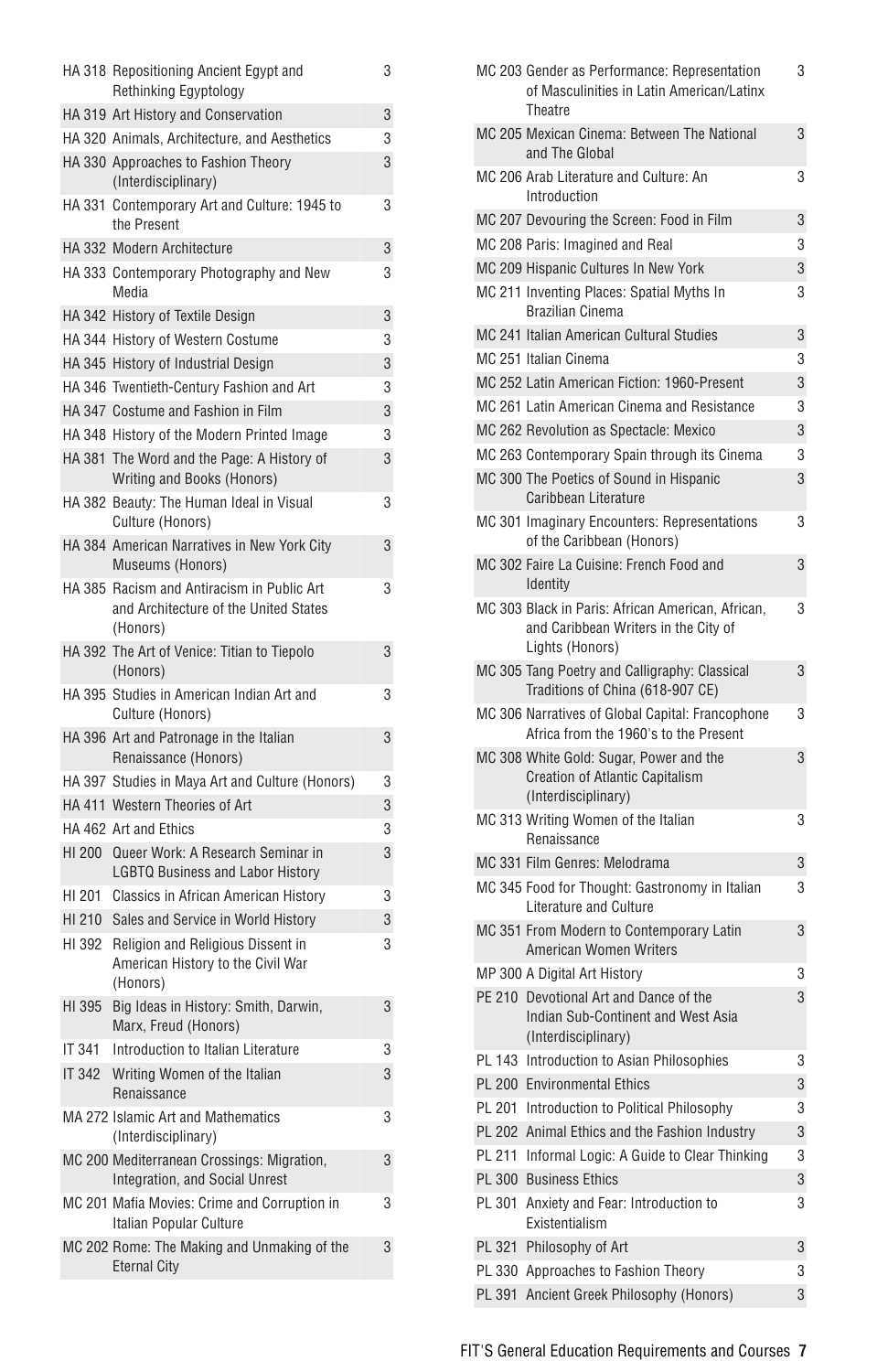| PL 392 The Old and New Testaments in the<br>History of Ideas (Honors)                                    |   |
|----------------------------------------------------------------------------------------------------------|---|
| PL 431 Philosophy: Ethics                                                                                | 3 |
| SS 202 Bollywood and the Making of India                                                                 | 3 |
| SS 203 Study Abroad in Greece: The Ideals of<br>Excellence in Ancient Greece                             | 3 |
| SS 308 White Gold: Sugar, Power and the<br><b>Creation of Atlantic Capitalism</b><br>(Interdisciplinary) | 3 |
| SS 397 Religion and Global Politics (Honors)                                                             | 3 |

#### **G8 Foreign Language** Students

demonstrate a basic proficiency in the understanding and use of a foreign language and knowledge of the distinctive features of the culture(s) associated with the language they are studying.

|               | AB 111 Elementary Arabic 1                                        | 3 |
|---------------|-------------------------------------------------------------------|---|
|               | AB 112 Arabic II                                                  | 3 |
|               | AB 122 Arabic Conversation I                                      | 3 |
|               | CH 111 Chinese I                                                  | 3 |
|               | CH 112 Chinese II                                                 | 3 |
|               | CH 122 Chinese Conversation I                                     | 3 |
|               | CH 213 Chinese III                                                | 3 |
|               | CH 214 Chinese IV                                                 | 3 |
|               | FR 111 French I                                                   | 3 |
|               | FR 112 French II                                                  | 3 |
|               | FR 122 French Conversation I                                      | 3 |
|               | FR 213 French III                                                 | 3 |
|               | FR 214 French IV                                                  | 3 |
| FR 223        | <b>French Conversation II</b>                                     | 3 |
| FR 315        | Introduction to French Literature                                 | 3 |
| <b>IT 111</b> | <b>Elementary Italian</b>                                         | 3 |
| IT 112        | Italian II                                                        | 3 |
| IT 113        | Made in Italy: Italian Language through<br>Food, Fashion and Film | 3 |
| <b>IT 122</b> | Italian Conversation I                                            | 3 |
| <b>IT 132</b> | Italian in Florence                                               | 3 |
| IT 213        | Italian III                                                       | 3 |
| <b>IT 214</b> | Italian IV                                                        | 3 |
| IT 223        | <b>Italian Conversation II</b>                                    | 3 |
| IT 311        | <b>Italian for Business</b>                                       | 3 |
| IT 312        | Italian Eashion Culture                                           | 3 |
| <b>IT 341</b> | Introduction to Italian Literature                                | 3 |
| <b>IT 342</b> | Writing Women of the Italian<br>Renaissance                       | 3 |
| JA 111        | Japanese I                                                        | 3 |
| JA 112        | Japanese II                                                       | 3 |
| JA 113        | Japanese Conversation in Japan                                    | 3 |
| JA 122        | Japanese Conversation I                                           | 3 |
| JA 213        | Japanese III                                                      | 3 |
| JA 214        | Japanese IV                                                       | 3 |
| <b>JA 223</b> | Japanese Conversation II                                          | 3 |
|               |                                                                   |   |

|  | PO 111 Portuguese I                           | 3 |
|--|-----------------------------------------------|---|
|  | PO 112 Elementary Portuguese 2                | 3 |
|  | PO 122 Portuguese Conversation I              | 3 |
|  | SP 111 Spanish I                              | 3 |
|  | SP 112 Spanish II                             | 3 |
|  | SP 122 Spanish Conversation I                 | 3 |
|  | SP 132 Spanish in Santiago de Compostela      | 3 |
|  | SP 141 Spanish for Spanish Speakers I         | 3 |
|  | SP 142 Spanish for Spanish Speakers II        | 3 |
|  | SP 213 Spanish III                            | 3 |
|  | SP 214 Spanish IV                             | 3 |
|  | SP 223 Spanish Conversation II                | 3 |
|  | SP 311 Spanish for Business (formerly SP 215) | 3 |

**G9 Other World Civilizations (Non-Western Civilizations)** Students demonstrate knowledge of either a broad outline of world history or the distinctive features of the history, institutions, economy, society, and culture of one non-Western civilization. Courses in this area have to be non-Eurocentric and non-U.S. in focus. In addition to courses on the civilizations of Asia or Africa, this would, for example, allow courses on the civilizations of indigenous peoples of the Americas.

|        | EN 230 Martial Arts Cinema and its Global Impact                                       | 3 |
|--------|----------------------------------------------------------------------------------------|---|
|        | EN 257 Major Movements in Chinese, Japanese,<br>and Korean Film                        | 3 |
|        | EN 273 Literature of India                                                             | 3 |
|        | EN 281 Chinese Cinema                                                                  | 3 |
|        | EN 302 Gender and Nationalism in World Fiction<br>(Honors)                             | 3 |
|        | EN 305 Arab Women and the War Story (Honors)                                           | 3 |
|        | EN 353 Theater of the Americas                                                         | 3 |
| EN 371 | Chinese Odyssey: Introduction to Chinese<br>Literature                                 | 3 |
|        | EN 381 Asian Fiction: Regional Selections<br>(Honors)                                  | 3 |
|        | EN 382 Contemporary Chinese Cinema (Honors)                                            | 3 |
| FA 204 | Images of the Mind: Introduction<br>to Chinese Calligraphic Art<br>(Interdisciplinary) | 3 |
| FI 200 | Bollywood and the Making of India                                                      | 3 |
| FI 204 | Martial Arts Cinema and its Global Impact                                              | 3 |
| FI 211 | <b>Inventing Places: Spatial Myths In</b><br><b>Brazilian Cinema</b>                   | 3 |
| FI 225 | Latin American Cinema and Resistance                                                   | 3 |
| FI 242 | Ethnographic Film                                                                      | 3 |
| FI 244 | Major Movements in Chinese, Japanese<br>and Korean Film                                | 3 |
| FI 245 | Chinese Cinema                                                                         | 3 |
| FI 342 | Contemporary Korean Cinema                                                             | 3 |
| FI 343 | Contemporary Chinese Cinema (Honors)                                                   | 3 |
|        |                                                                                        |   |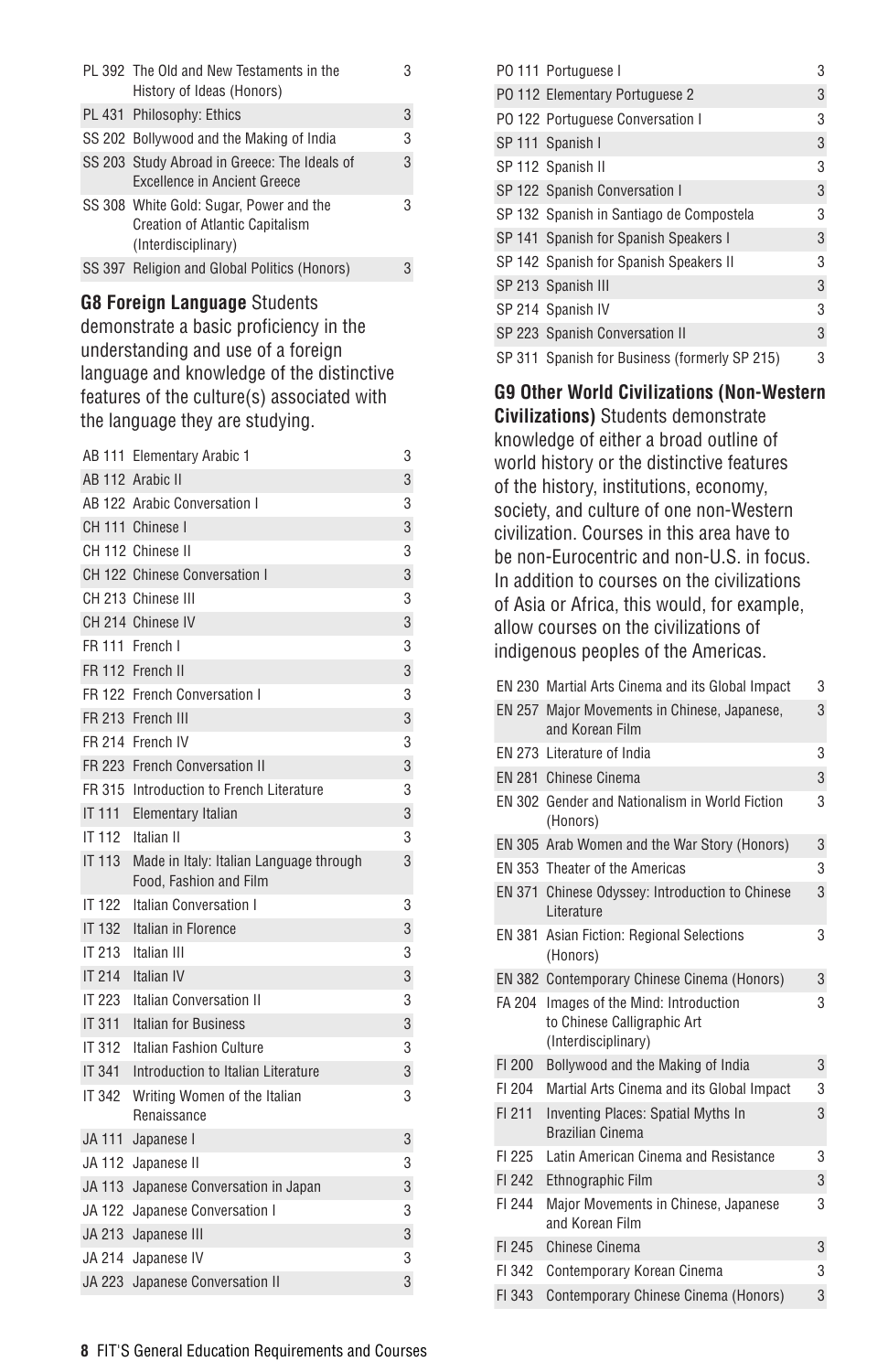|        | HA 114 Prehistoric Art                                                                              | 3 |
|--------|-----------------------------------------------------------------------------------------------------|---|
|        | HA 116 Indigenous Art of North America                                                              | 3 |
|        | HA 121 Cities and Civilizations: The Eastern<br>Mediterranean World, c. 3000 BCE-1000<br>CЕ         | 3 |
|        | HA 204 History of East Asian Costume                                                                | 3 |
|        | HA 206 The Art, Architecture, and Archaeology of<br><b>Ancient Egypt</b>                            | 3 |
|        | HA 208 Earth Matters: Art & Environment in<br>Ancient Egypt and Western Asia                        | 3 |
|        | HA 210 Devotional Art and Dance of the<br>Indian Sub-Continent and West Asia<br>(Interdisciplinary) | 3 |
|        | HA 216 American Indian Art and Civilization                                                         | 3 |
|        | HA 221 East Asian Art and Civilization                                                              | 3 |
|        | HA 223 African Art and Civilization                                                                 | 3 |
|        | HA 224 Mesoamerican Art and Civilization                                                            | 3 |
|        | HA 225 Art and Civilization of India                                                                | 3 |
|        | HA 226 Art and Civilization of the Islamic World                                                    | 3 |
|        | HA 227 Archaeological Excavation in Israel<br>(Summer)                                              | 3 |
|        | HA 228 Oceanic Art and Civilization                                                                 | 3 |
|        | HA 229 Korean Art and Civilization                                                                  | 3 |
|        | HA 230 Modern and Contemporary African Art                                                          | 3 |
|        | HA 235 Art, Technology and Empire in the<br>Ancient World: Greece and Persia                        | 3 |
|        | HA 237 Global Fashion: Ancient Origins to<br><b>Modern Styles</b>                                   | 3 |
|        | HA 238 Art and Design in Morocco                                                                    | 3 |
|        | HA 239 The History of African Textiles and<br>Fashion                                               | 3 |
|        | HA 240 Modern and Contemporary Korean Art                                                           | 3 |
|        | HA 271 Japanese Art and Civilization                                                                | 3 |
|        | HA 272 Islamic Art and Mathematics<br>(Interdisciplinary)                                           | 3 |
|        | HA 303 Tradition and Innovation in Asian Art and<br>Design                                          | 3 |
|        | HA 306 Far From Home: Travel Narratives and Art<br>History (Honors)                                 | 3 |
|        | HA 308 Goddesses, Women, Power and<br>Patronage in the Ancient World (Honors)                       | 3 |
|        | HA 310 Global Contemporaries in the World of<br>Art                                                 | 3 |
|        | HA 315 Ethnographic Film                                                                            | 3 |
|        | HA 318 Repositioning Ancient Egypt and<br>Rethinking Egyptology                                     | 3 |
|        | HA 383 Art of the Silk Road: Cross-Cultural<br>Encounters (Honors)                                  | 3 |
|        | HA 395 Studies in American Indian Art and<br>Culture (Honors)                                       | 3 |
|        | HA 397 Studies in Maya Art and Culture (Honors)                                                     | 3 |
|        | HA 398 Architecture and Faith: Ancient and<br>Islamic Cities (Honors)                               | 3 |
| HI 206 | Pasts in the Present: Modern Chinese<br>History since 1800                                          | 3 |
|        | HI 209 Fashion and Slavery                                                                          | 3 |

|  | MC 203 Gender as Performance: Representation<br>of Masculinities in Latin American/Latinx<br>Theatre         | 3 |
|--|--------------------------------------------------------------------------------------------------------------|---|
|  | MC 204 Images of the Mind: Introduction<br>to Chinese Calligraphic Art<br>(Interdisciplinary)                | 3 |
|  | MA 272 Islamic Art and Mathematics<br>(Interdisciplinary)                                                    | 3 |
|  | MC 205 Mexican Cinema: Between The National<br>and The Global                                                | 3 |
|  | MC 206 Arab Literature and Culture: An<br>Introduction                                                       | 3 |
|  | MC 211 Inventing Places: Spatial Myths In<br><b>Brazilian Cinema</b>                                         | 3 |
|  | MC 252 Latin American Fiction: 1960-Present                                                                  | 3 |
|  | MC 261 Latin American Cinema and Resistance                                                                  | 3 |
|  | MC 262 Revolution as Spectacle: Mexico                                                                       | 3 |
|  | MC 300 The Poetics of Sound in Hispanic<br>Caribbean Literature                                              | 3 |
|  | MC 301 Imaginary Encounters: Representations<br>of the Caribbean (Honors)                                    | 3 |
|  | MC 303 Black in Paris: African American, African,<br>and Caribbean Writers in the City of<br>Lights (Honors) | 3 |
|  | MC 305 Tang Poetry and Calligraphy: Classical<br>Traditions of China (618-907 CE)                            | 3 |
|  | MC 306 Narratives of Global Capital: Francophone<br>Africa from the 1960's to the Present                    | 3 |
|  | MC 308 White Gold: Sugar, Power and the<br><b>Creation of Atlantic Capitalism</b><br>(Interdisciplinary)     | 3 |
|  | MC 351 From Modern to Contemporary Latin<br>American Women Writers                                           | 3 |
|  | PE 210 Devotional Art and Dance of the<br>Indian Sub-Continent and West Asia<br>(Interdisciplinary)          | 3 |
|  | PL 143 Introduction to Asian Philosophies                                                                    | 3 |
|  | SS 151 Global Power and Politics                                                                             | 3 |
|  | SS 202 Bollywood and the Making of India                                                                     | 3 |
|  | SS 277 Cultural Expressions of Non-Western<br>Dress and Fashion                                              | 3 |
|  | SS 301 Luxury: A Socio-Cultural Perspective                                                                  | 3 |
|  | SS 304 Introduction to Caribbean Studies                                                                     | 3 |
|  | SS 306 Kimono and Fashion: A Socio-Cultural<br>Perspective                                                   | 3 |
|  | SS 308 White Gold: Sugar, Power and the<br><b>Creation of Atlantic Capitalism</b><br>(Interdisciplinary)     | 3 |
|  | SS 309 Tattoos and Body Modification                                                                         | 3 |
|  | SS 313 Cultural Awareness, Design<br>Responsibility, and the Law                                             | 3 |
|  | SS 341 Women and Global Politics                                                                             | 3 |
|  | SS 353 Latin America Today                                                                                   | 3 |
|  | SS 354 Comparative Political Systems                                                                         | 3 |
|  | SS 356 Asia in Motion: National, International,<br>and Transnational Relations                               | 3 |
|  | SS 374 Cross-Cultural Studies                                                                                | 3 |
|  |                                                                                                              |   |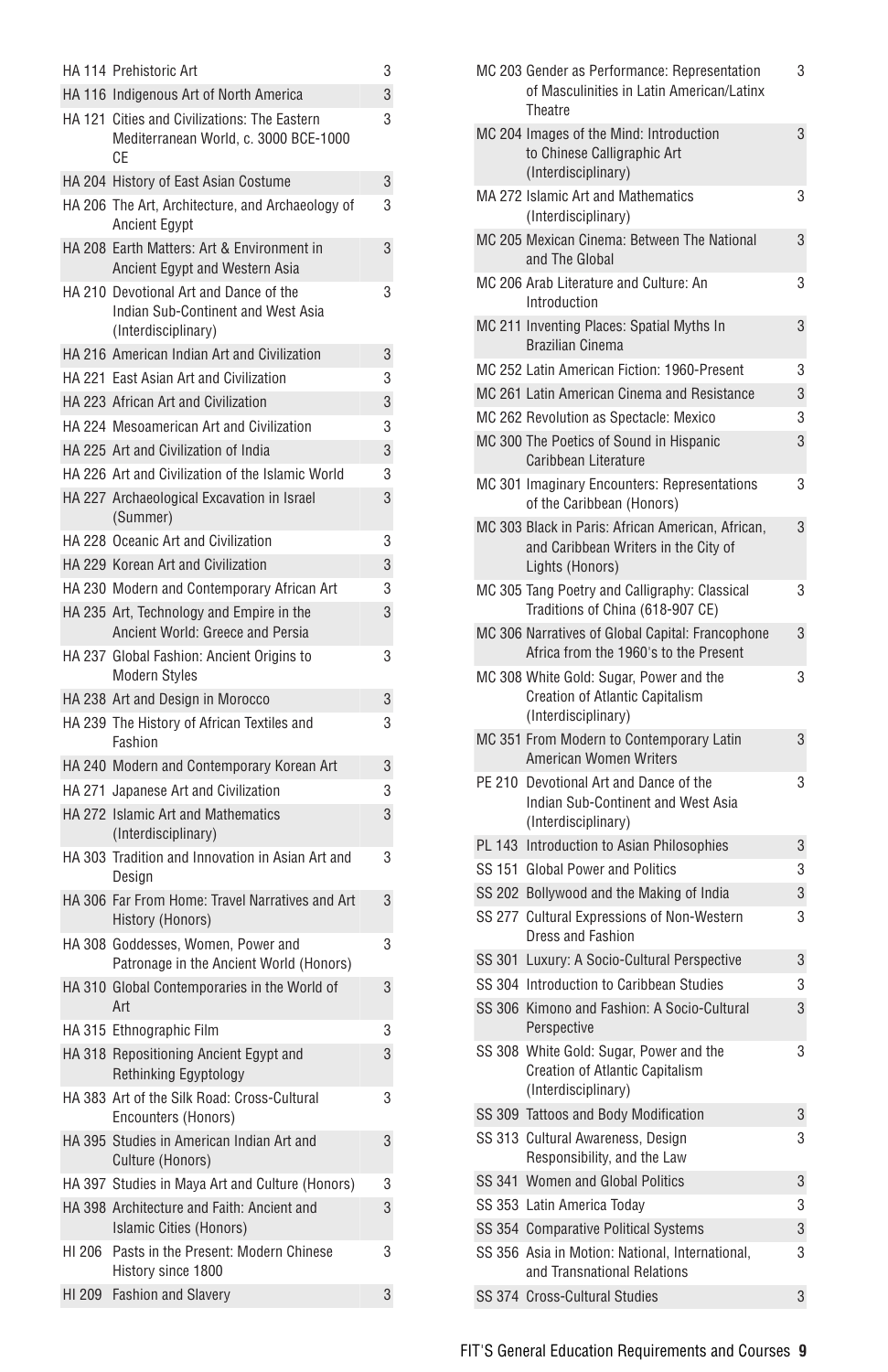|  | SS 378 Asian Global Popular Culture                                           | 3 |
|--|-------------------------------------------------------------------------------|---|
|  | SS 386 Youth Subculture, Identity, and Fashion:<br>A Sociological Perspective | 3 |
|  | SS 393 Politics in the Middle East (Honors)                                   | 3 |
|  | SS 395 International Conflict in the 21st Century<br>(Honors)                 | 3 |
|  | SS 446 Economies of Latin America                                             | 3 |

**G10 American History** Students demonstrate knowledge of a basic narrative of American history: political, economic, social, and cultural, including knowledge of unity and diversity in American society; knowledge of common institutions in American society and how they have affected different groups; and understanding of America's evolving relationship with the rest of the world.

|        | EN 271 Literature and History: The Development<br>of American Culture to 1865                   | 3 |
|--------|-------------------------------------------------------------------------------------------------|---|
|        | EN 272 Identity in America: History and<br>Literature, 1865 to Present                          | 3 |
|        | EN 274 Voices of Civil Rights in American History                                               | 3 |
|        | EN 335 Working Women in the United States:<br>1865 to Present                                   | 3 |
|        | EN 338 Introduction to Asian American History<br>and Literature                                 | 3 |
|        | HA 211 Asian American Art and Design                                                            | 3 |
|        | HA 219 African American Art                                                                     | 3 |
|        | HA 245 Art of the United States                                                                 | 3 |
|        | HA 314 History of American Art                                                                  | 3 |
|        | HA 384 American Narratives in New York City<br>Museums (Honors)                                 | 3 |
|        | HA 385 Racism and Antiracism in Public Art<br>and Architecture of the United States<br>(Honors) | 3 |
|        | HI 202 U.S. History: Civil War-Present                                                          | 3 |
| HI 203 | Distant Neighbors: A History of Latin<br>America and the U.S.                                   | 3 |
| HI 204 | Leisure in America                                                                              | 3 |
| HI 205 | American Business from Slavery to the<br>Present                                                | 3 |
|        | HI 207 Hollywood: A History                                                                     | 3 |
| HI 208 | American History through Fabric,<br>Fashion, and Dress                                          | 3 |
| HI 211 | Modern American History Through Food                                                            | 3 |
|        | HI 280A Special Topic: Crime, Police, and Prisons<br>in American Historv                        | 3 |
| HI 391 | U.S. History and Culture: 1860 to Present                                                       | 3 |
| HI 392 | Religion and Religious Dissent in<br>American History to the Civil War<br>(Honors)              | 3 |
| HI 393 | New York City and the Invention of<br>America (Honors)                                          | 3 |
| HI 394 | Rebellion and Resistance in America<br>(Honors)                                                 | 3 |
|        | MC 209 Hispanic Cultures In New York                                                            | 3 |
|        | MC 241 Italian American Cultural Studies                                                        | 3 |
|        |                                                                                                 |   |